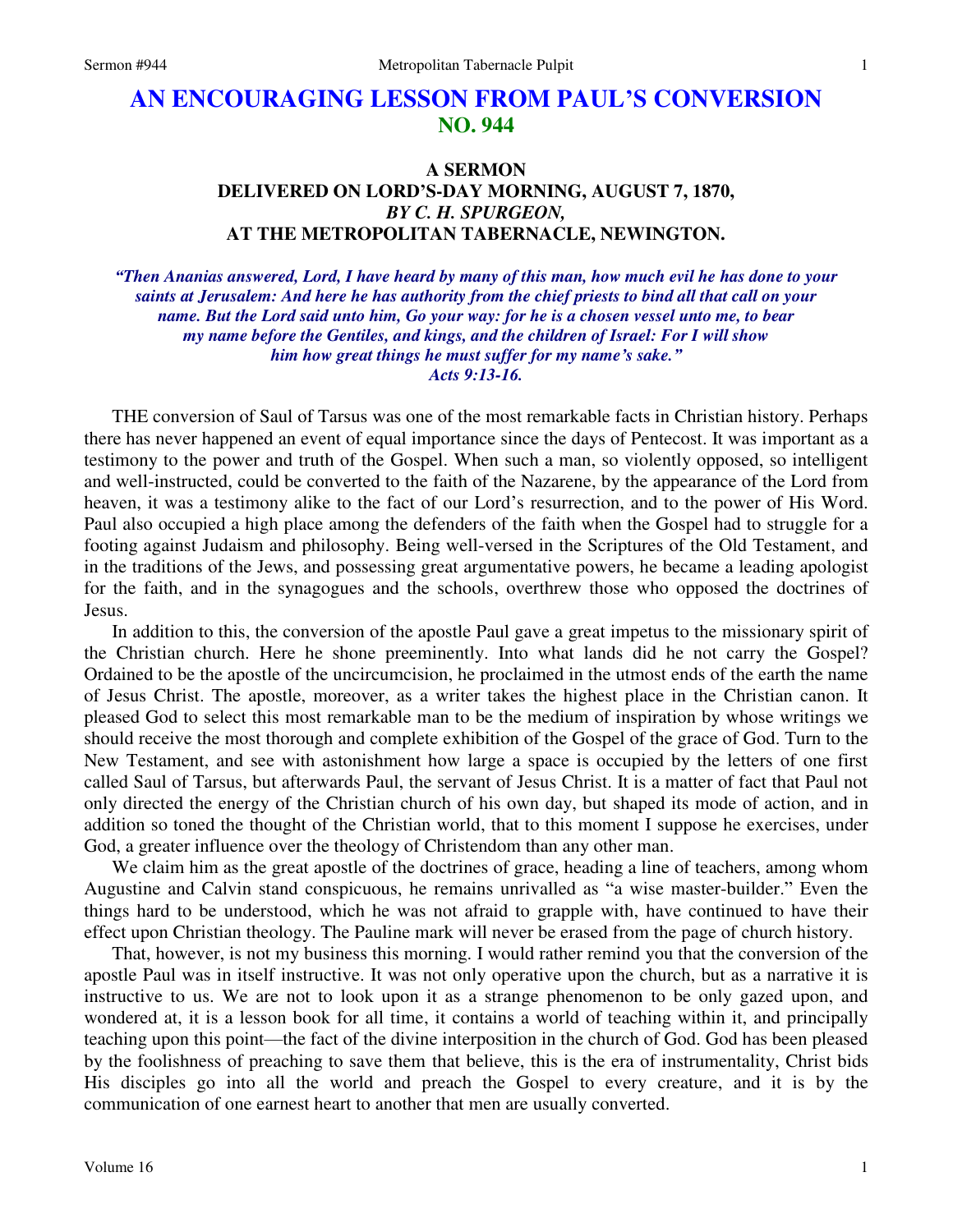Such, however, was not the way by which Paul was converted. He was called into the church by an interposition of the living Christ out of heaven, speaking directly to his soul, and we doubt not that the same Jesus has still His own ways of reaching human hearts when human instrumentality is not available. Paul's conversion is a type, or as our version reads it, a pattern, and it is natural to believe that the pattern has been copied. I shall look upon his conversion as being typical of some others that have occurred, and that will occur till the last hour of the Christian dispensation.

Certain men will be brought to God not by manifest instrumentality, but more secret means. The Church has reason to believe that while she industriously uses all the power committed to her, there will be interpositions of a power far higher than her own, which will work for her great successes and bring to her great additions of strength. While Barak fights below, the stars in heaven shall also fight against Sisera. That is the point I want to speak upon this morning, for the glory of God, and the encouragement of any desponding spirits among us.

**I.** Our first thought shall be, this morning, THERE ARE OTHER PRODUCTIVE FORCES AT WORK FOR THE CHURCH BESIDES HER TEACHING.

Her teaching is her main source of growth. She is to look to the instruction that she can give through her members, and her ministers, for the birth of most of her sons and daughters, but she is also to remember that there are other forces at work over and above these appointed agencies, the mountain is full of horses of fire and chariots of fire round about the Gospel.

And, first, let me remind you of what may be expected from *the work of the Holy Spirit* in the church of Christ. All the success of the church comes through Him. That blessed person of the Divine Trinity in Unity is pleased to give power to the truth, whereby it operates upon the hearts and consciences of men. It is not to that point, however, that I draw your attention, but I would ask you a question. Have we not reason to expect that the Holy Ghost will occasionally display His power, by working apart from the ordinary agencies of the church? It is certain that the Holy Spirit can act directly upon the minds of men apart from human agency, for He has often done so in past ages. He can if so it pleases Him, melt the stubborn heart, subdue the obdurate will, and purify the depraved affections, and though I believe He never works apart from the truth and the things of Christ, yet He can do all this while acting altogether apart from any human teaching.

There have been many cases of the kind. We have heard of persons at their labor, who have not been accustomed to attend the house of God, who have not been reading religious books, and yet in the middle of their work they have been filled with penitent and devout thoughts, and have suddenly commenced an altogether new life. We have known cases of persons not engaged in lawful pursuits, but intending to perpetrate vice, who have nevertheless, found the power of God to be greater over them than the power of their corrupt affections, they have been struck with certain reflections which they had never recognized before, have paused, and have been led to turn altogether in another direction, have, in fact, become believers in Christ and men of holy and ardent lives.

Why should not the Holy Spirit do so still? If He pleases to employ us, it is to His honor to work by such poor instruments, but if He shall please occasionally to do without us, it is also to His honor, and I may add it is equally to our satisfaction, for we delight that He should display His power. We have reason to expect that He will so work sometimes, and this is one of the forces which may work apart from instrumentality.

Think you again, my brethren, of *the intercession of our Lord and Savior Jesus Christ.* Most potent in heaven is the plea of Him who here on earth offered atonement for the sins of His people. For Zion's sake He does not hold His peace, and for Jerusalem's sake He does not rest, nor will He till His glory shall fill all the earth, and His elect bride shall share therein.

Now our Lord Jesus Christ not only prays for those whom we pray for, but He prays for those we never thought of praying for. There are some whom He mentions before the eternal throne whom we have never mentioned, who have never yet been observed by any interceding Christian, whose cases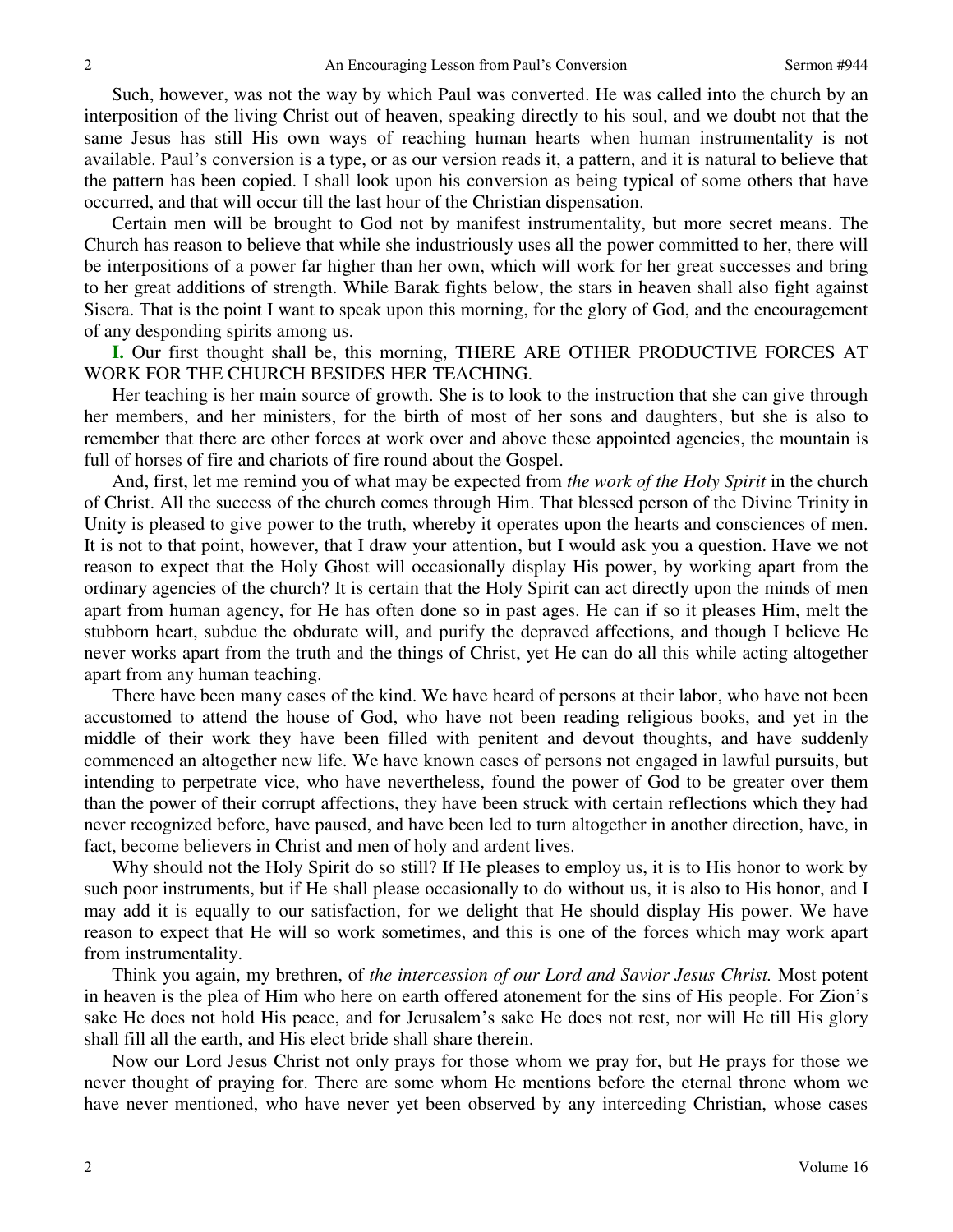have never impressed a single godly heart, yet Jesus knows them, and does He cry to God for them, and shall there not come to them grace in due season?

Ay, my brethren, I rejoice in this, that where through ignorance or through the narrowness of my charity my prayer has never stretched itself, the prayer of the great High Priest who wears the Urim and Thummim can yet reach, and the salvation of God shall come to such. I doubt not Jesus might well have said to Paul, "I have prayed for you, and therefore you shall be Mine," and in many other cases the like is true. The intercession of our Lord is a mighty power, and as it wins gifts for men, yea, for the rebellious also, apostles, and preachers, and teachers, are called forth by divine grace. Not our colleges, our councils, our societies, or our conferences, but the intercession of Jesus is the mainstay of our strength, the secret cause of the calling of men into the mystery of the Gospel.

Think, too, of another force, the result of which is not altogether expended in connection with manifest instrumentality, I mean *the daily and incessant intercession of the faithful in all places.* Of course, this intercession brings success to instrumentality, the work of the church would be nothing without it—true prayer is true power, but there are prayers, I doubt not, which go up to heaven, but are not offered in connection with any particular agency, and are not answered through any manifest instrumentality. There are groanings which cannot be uttered for the general cause, for the regeneration of the elect, for the glory of the Redeemer, in which we appeal directly to God, and look for Him to rend the heavens and arise in His might, such prayers most probably have a reply after their own likeness.

The prayers of the church come down in a great measure, as I have said, upon instrumentality, but they also drop, I doubt not, on solitary and uncultivated places. The prayers of God's church are like the clouds which ascend from the sea, as the sun shines on the waves, they fall on the fields which have been sown by man, but they also drop upon the pastures of the wilderness, and the little hills rejoice on every side. Who shall say that Saul's conversion was not traceable to the prayer of Stephen, when, as he expired, he said, "Lord, lay not this sin to their charge"? Yet there was no distinct connection between the two such as could be defined and described.

Who shall say that the gatherings in Jerusalem for earnest prayer, may not have had about them power with God for the conversion of the persecutors, the dread of whom may have made them more earnest in supplication? Yet we do not see the same connecting link as between the famous prayer meeting in the house of John Mark's mother, and the escape of Peter from prison. Pray on, beloved Brethren, for though there should seem to be no connection between your prayers and the salvation of the sons of men, yet this shall be one of the forces in operation which shall not spend itself in vain, God will be pleased, in answer to humble and unknown pleaders, to bring out His own hidden ones.

Then remember there is another impalpable, but very potent force, *the aroma of the truth in the world.* The truth is mainly spread by plain earnest statements of it, but there is also a savor in truth, an inherent perfume, whereby even in our silence it spreads itself. Paul declared that where he had preached the Gospel he was a sweet savor of God, both in them that were saved and in them that perished. The Gospel is like myrrh, and cassia, and aloes, it will make itself felt even where it is not sought after. Place some Oriental perfume in a room, and all the air will be loaded with its sweetness. Where the Gospel of Jesus Christ comes, it impregnates the social atmosphere, it permeates society, it has an effect far beyond its local habitation.

I do not doubt that many men who have not yet bowed before the deity of Christ have unconsciously learned much from Him, and what they perhaps think to be their own is but a blessed plagiarism from the Jesus of Nazareth. Even the philosophies of men have been all the soberer, and the laws of men all the gentler, because of the existence of the Gospel. Men cannot live in the midst of Christians, and yet altogether shut out the influence of Christianity. There is a lavender field over yonder, and though a man may hate the smell of it, and block up his windows and keep his doors closed, somehow or other, he may count on it, when the wind blows in the right direction, the perfume will reach him. And so it is here, if a man will not listen to the preaching of the Gospel, if he constantly neglects attendance upon the means of grace, yet for all that, the kingdom of heaven has come near to him, and in some form or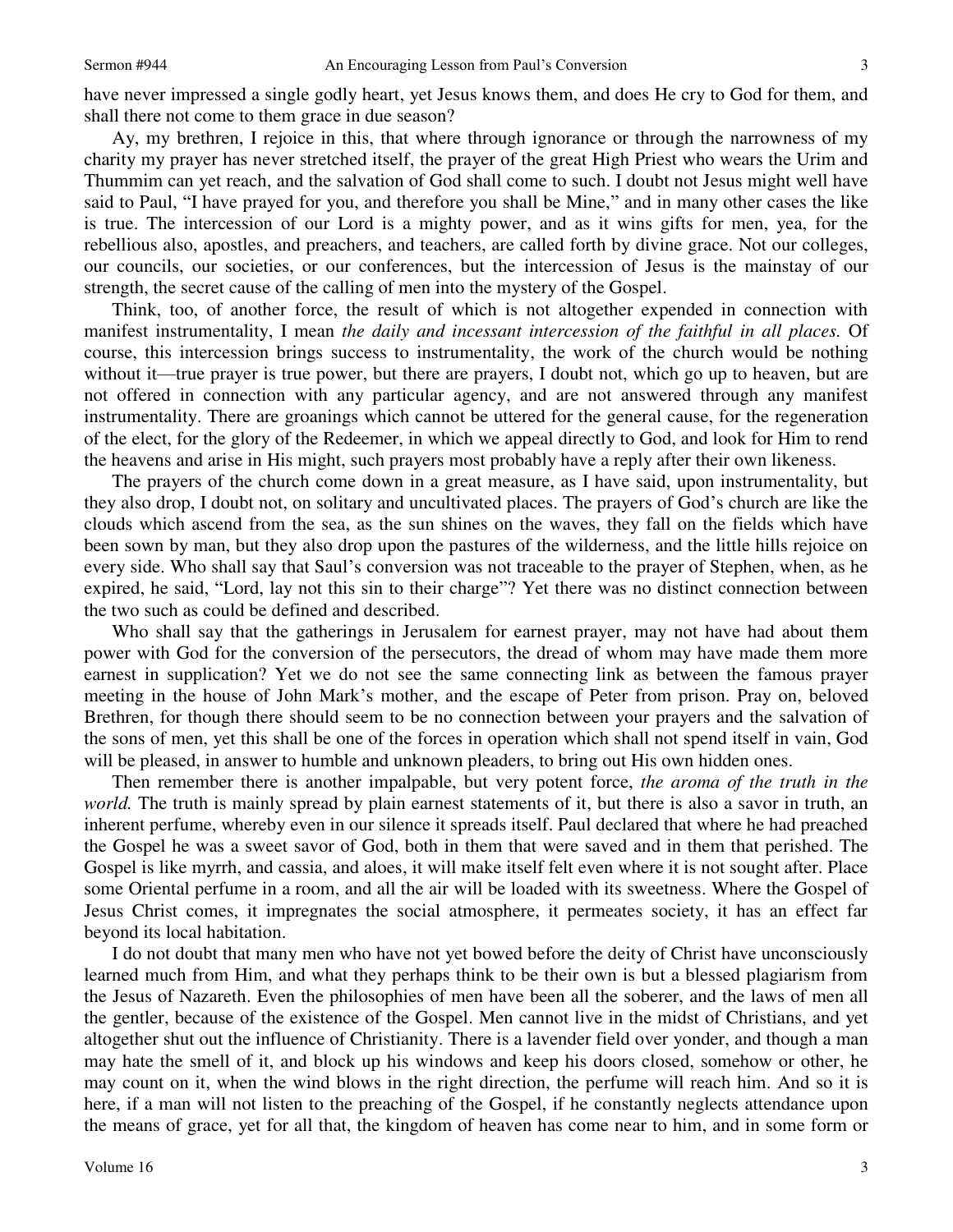other the angel of mercy will frequently cross his path. May we not hope for results from these influences? May not these things be the thin end of the wedge which shall be driven home by divine force, until the sinner is divided from his sins? I feel sure it is so in cases numberless, for we may say of the Gospel as David did of the sun, "His going forth is from the end of the heaven, and his circuit unto the ends of it, and there is nothing hid from the heat thereof."

Further, remember there is at work in the world, wherever there are believers, *the influence of Christian life and of Christian death.* Christian life wields a mighty power. Wherever the Christian acts up to his profession, and the grace within him shines forth in holiness, those who observe him take note of him that he has been with Jesus, and as example speaks more loudly than precept, we may look for very marked results. The eloquence of Christian holiness is more potent for conversion than all the speaking of Christian orators—may we not therefore hope for converts by it? So, too, there are secret forces in every real Christian's death. When the ungodly man stands at the bedside, and sees a Christian die singing in holy triumph, there may not be a word addressed to him—the dying Christian may be so absorbed in heaven that he may scarce have a thought of the sinner who is looking on—but that happy death will be a potent agency to arouse, to attract, to win the heart for Christ Jesus.

Besides that, my brethren, we ought never to forget that *all the work of God in providence* is on the side of those who fight for the Gospel of Jesus. I might truly say of the church that the stones of the field are in league with her, and the beasts of the field are at peace with her, for all things work her good. Sickness, when it stalks through the land, is a powerful preacher to the unthinking masses. We have seen men impressed, in years of cholera, who despised religion before, we have marked them listening to us with attention when disease has humbled them. When death has come into the house, and the dear baby has died, it has frequently happened that ears were opened which never heard the Gospel before, and hearts were impressed that were hard as iron until the fire of affliction melted them.

I believe death himself to be an able ally of a faithful minister. The funerals which break men's hearts with natural sorrow are often overruled for the breaking their hearts in a spiritual sense also, so that oftentimes there are brought to Jesus, by the death of beloved ones, men who, to all human appearance, would otherwise have been lost. Have courage, you who fight for Christ, disease and death shall be overruled to help you, physical calamities and catastrophes shall subdue the rebellious spirits of men, and you then stepping in with consolation, shall find a welcome for the Gospel. As God sent the hornet before His conquering Israel to overthrow the Canaanites, so does He send providences to work together for our help that the truth may prevail. Providence, like the angel at the sepulcher, rolls away the stone for us. It makes straight in the desert a highway for God. It is the Elijah which clears the way for the coming Savior.

In addition to this, I must not fail to remind you that *every man has a conscience,* and though conscience is sadly impaired it still leans to the right side. Conscience is not perfect, though some assert it to be so, in common with all the faculties of man it was disarranged by the fall, and conscience is therefore no infallible judge of right and wrong, still, for all that, half-blinded as it is it yet knows which is light and which is darkness, and though it puts bitter for sweet, and sweet for bitter, still in the violence which it puts upon itself, it reveals an inner sense as yet undestroyed. Still is it a fact that even those who have not the law, "are a law unto themselves: which show the work of the law written in their hearts, their conscience also bearing witness, and their thoughts the meanwhile accusing or else excusing one another." The right awakens still an echo in man's bosom, the pure, the good, the true, still may count on recognition from the glimmering moral sense within. To the preacher this is a fact full of hope, and he ought not to forget it.

See then, that over and above our work which ought to be constant, incessant, intense, we have the Holy Spirit at work, we have Christ pleading, we have the whole company of the faithful sending up their perpetual intercessions, we have the blessed savor of the truth spreading itself abroad, we have the evidence and power of holy living and triumphant dying, we have the wheels of providence revolving, and the consciences of men made to yield an acquiescence to the truth of God.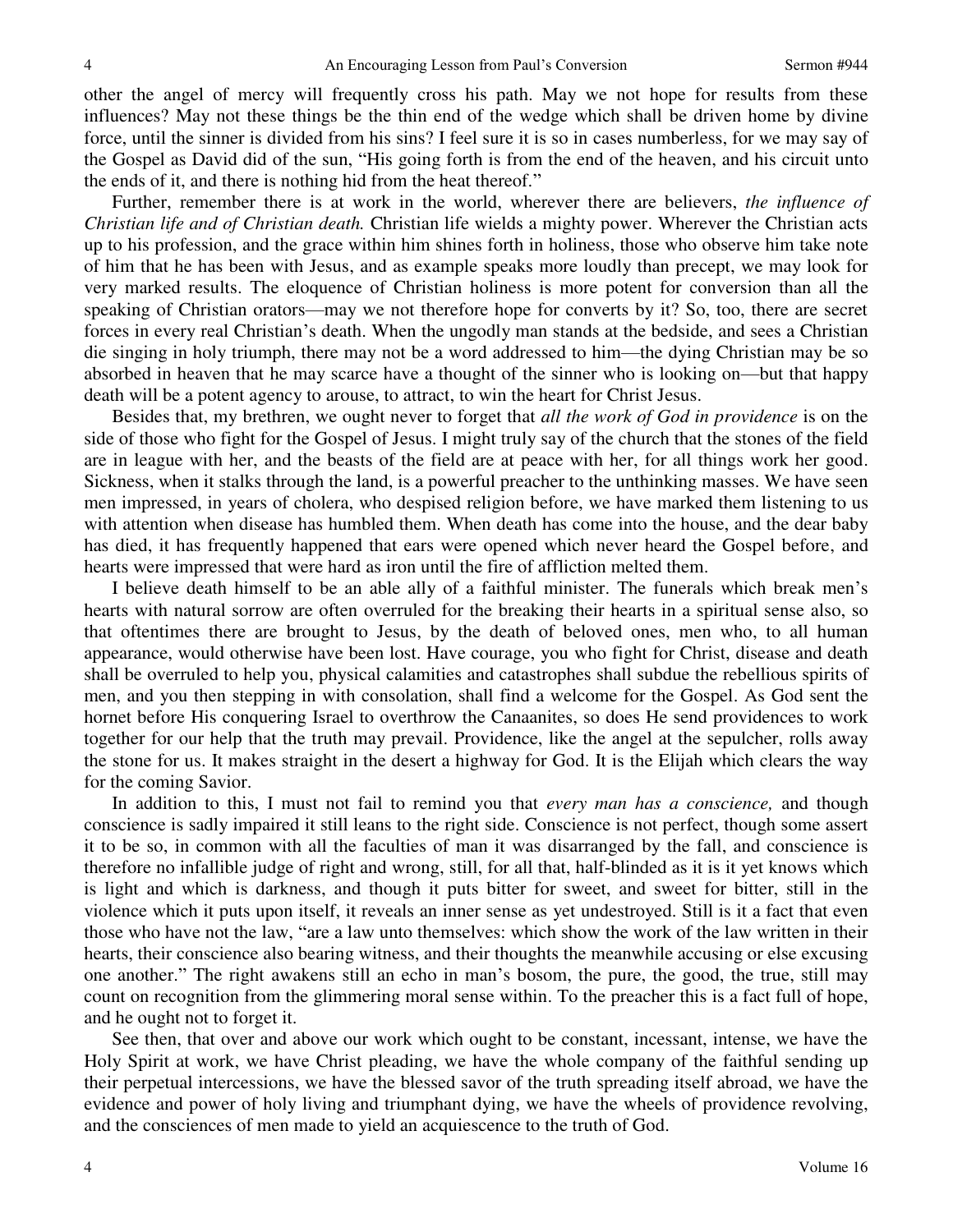I have thus very hurriedly run over a very extensive range of consideration.

**II.** Secondly, reflect, my brethren, that FROM THESE SOURCES WE MAY EXPECT REMARKABLE CONVERSIONS.

We expect to see the major part of conversion through the daily instruction given to the children of Christian people, through the constant preaching of the Gospel, the distribution of religious literature, and the direct efforts of the followers of Christ, but over and above all this, we have a right to expect remarkable conversions from the less manifest sources of which I have spoken. As in the case of Saul these conversions will bring to us *persons formerly violently opposed to the truth through prejudice.* In Paul we see a man opposed to Christ not because he was opposed to the truth, but because he thought that Jesus was not the Messiah. He worshipped God, the God of his fathers, with a fervent heart, and because he conceived that Jesus of Nazareth claimed to be what He was not, he hunted down His disciples to the death.

Once convinced that he was wrong, he followed the right at once, and we may hope that interpositions will occur in which the Holy Spirit will enlighten the darkness of men who are honest in their darkness, and that they, seeing the light, will embrace the Gospel and bow before our King. Be that a subject of your prayers. I doubt not there are to be found this day, devoted to an evil cause, men who nevertheless would not willfully choose what they knew to be error. They are devoted to it because in their ignorance they sincerely believe it to be true. Many a heretic has died for his heresy, believing it to be the very truth of God. Our prayer should be that these men who would do right if they but knew it, may receive the blessed help of Him who is the light of the world, and may be brought to see in His light the true light. In such cases I should hope for their enlightenment, for they are seeking goodly pearls, and I trust they will find the pearl of great price, he who has made them honest and good ground will, we trust, sow them with good seed.

We may expect, too, from these sources, the conversion of *persons who have been doing much mischief to the good cause, and who are resolved to do still more.* Does not Ananias put it so? "He has done great evil to the church at Jerusalem, and here he has authority to bind all who call on your name." Yes, but do not despair of a man because he is industriously opposed, do not despair of him even because he is furious. Anything is better than to slumber in indifference. Provoke a man by the Gospel till he gnashes his teeth at you, and he is none the less likely to be converted, preach to him till he says, "He plays well upon a goodly instrument, he makes sweet sounds to charm my ears," and you will probably lull him into everlasting destruction. I love to see men rather aroused to oppose, than made to acquiesce, because they care not whether the Gospel is true or false. We may expect the Lord to arrest the chief ones among His enemies, for it will glorify Him.

These sources will probably produce *converts from among those who are beyond the reach of ordinary ministries.* We sometimes regret that the voice of a thoroughly faithful ministry is seldom heard in the courts of kings, and that there is little hope of the Gospel's reaching the great ones of the earth. Nay, but for all that the Lord can reach those whom we cannot reach, He can in life or in the dying hour, come to the hearts of men whose ears were never reached by any testifier to the truth, and He can bring them yet to His feet. He is able of these stones to raise up children unto Abraham. Paul would not have heard a preacher of Christ, he would have hurried him to prison, but never have listened to him, there was no likelihood of Saul's conversion by ordinary means, he would not stop to examine any documents had they been offered to him, apologists for Christ he would have rejected with scorn, but the Lord has a way where we have none, and He calls whom He will by His own sovereign power.

We may expect persons who shall be converted by these causes *to become very earnest.* A man who feels that God has had singular mercy upon him, feels that being much loved, and having had much forgiven, he must render much service. If I have been brought to Christ in the Sabbath school, or after habitual listening to the truth, I am a great debtor to the mercy of God, but the probabilities are that I shall not be so much impressed with my indebtedness as I ought to be, but if I have been quite out of the way, as it were, in the wilderness of sin, and yet the voice of the Lord that breaks the cedars of Lebanon,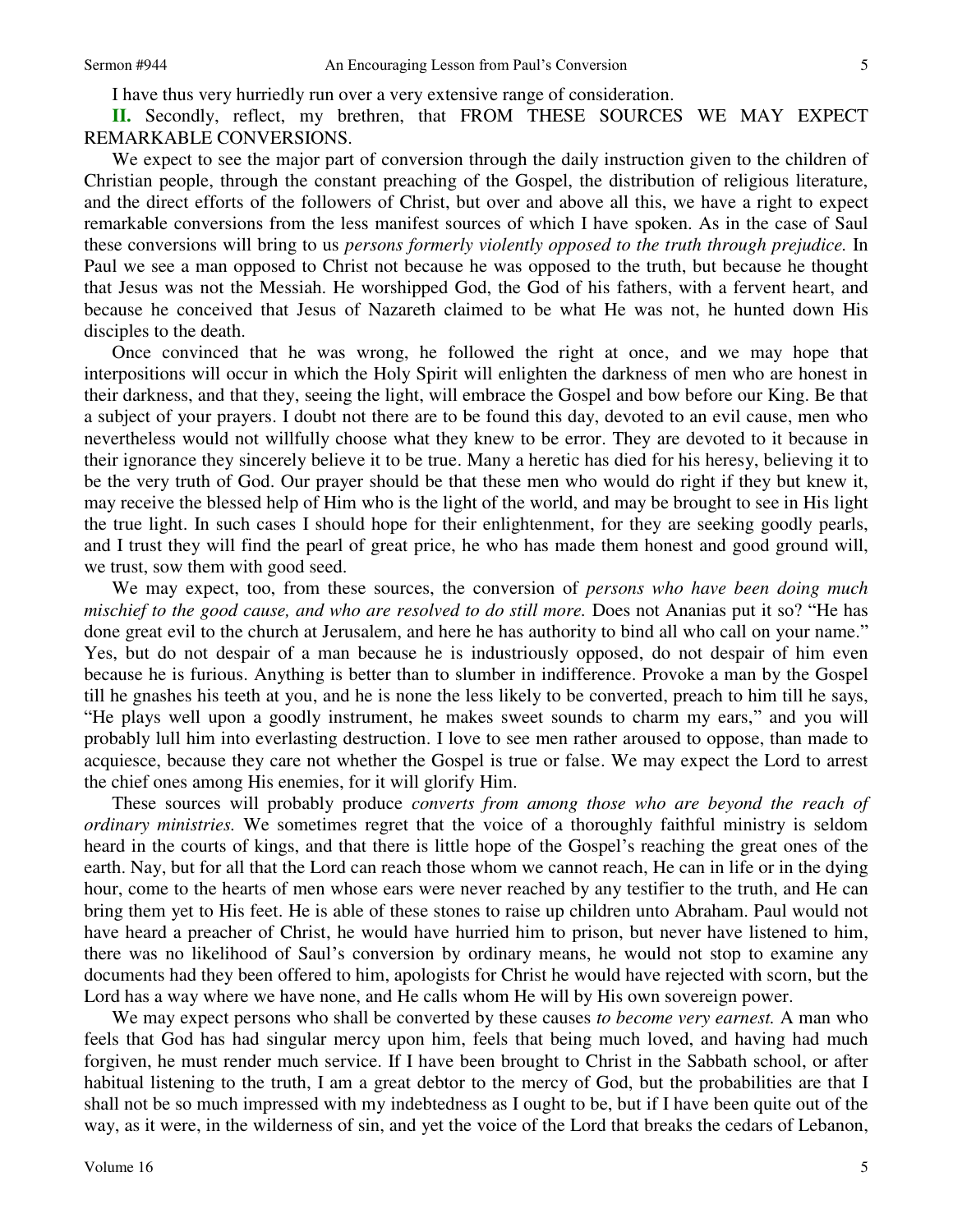has sounded in my ears, then I shall glorify that voice, and glorifying it consecrate myself to the God who uttered it.

Such men, too, *become profoundly evangelical.* I trace Paul's exceeding evangelism to the fact that he was so remarkably converted. He could not be content with the surface of truth, he dived into the depths of grace and sovereignty. He saw in himself the boundless power, the infinite mercy, the absolute sovereignty of God, and therefore he bore witness more clearly than any other to these divine attributes. He spoke of election, and predestination, and the deep things of God. Who but he could have written the ninth of Romans, or the Epistle to the Galatians? Courage, then, my brethren and sisters, the noble minds will yet be engaged in the service of our Master. They tell us that the power of Popery spreads in the land, that everywhere men are going back to the old falsehoods from which they once were delivered, we are told that we are to be ground down again beneath the iron wheels of superstition, and on the other hand, we hear that infidelity and skepticism spread themselves like a plague cloud over the land.

Be not afraid. God will convert the priests and convince the infidel demagogue. You need not fear. The leaders on the enemy's side shall yet be champions in our Master's army. Reckon not your feeble bands, count not the timid soldiers already enlisted, say not, "How few we be and how weak!" You know not where the Lord's hidden warriors are, nor what chief among the mighty He has concealed. They are not merely hidden among the stuff of worldliness, but they are there, in open hostility to His cross and crown, the mightiest warriors against Christ. Some of these shall through conquering grace become the servants of God. Can you not believe it? Have you no faith in Jesus Christ? Believing it, will you not pray for it? Praying for it, will you not expect it? All things are possible to him that believes. Above all, everything is possible to the might of the eternal God and His ever-blessed Spirit.

We must say no more on that, but pass on to a third reflection.

**III.** THIS OCCASIONAL SINKING OF INSTRUMENTALITY ANSWERS ADMIRABLE ENDS.

It might be thought to be a dangerous thing that sometimes God should work in grace apart from man, I mean dangerous to the industry of the church, for some are always ready enough to clutch at excuses for leaving God's work alone, and there are always certain indolent spirits who would fain say, "Let God do His own work, it can be accomplished without us, we therefore may be excused." These men know better. They know the lie of their talk. It is not worth the Master's while to confute them, their own hearts condemn them.

There are admirable reasons for the Lord's sole working, for first, these interpositions *disclose the presence of the living Christ.* We too often forget the person of the Lord Jesus Christ, and yet the power of the church lies in Christ. He is the wisdom of God, and the power of God. Some may remember Jesus, but not in His present personal character. In the Roman church its power over devout minds lies in no small degree in the fact that the person of Christ is much spoken of, loved, and reverenced, but mark well that you seldom see the Christ of the Romish church in any but two attitudes. As a rule, either He is a babe in His mother's arms, or else He is dead, scarcely ever is He set forth by them as the living King, Head, and Lord.

In both of those first aspects let Him be reverenced, let the incarnate God and the dying Savior have your hearts, but there is another fact to be borne in mind, and that is, that He ever lives. That church which, not forgetting His birth, nor His sacrifice, yet most clearly recognizes that He still lives, is the church that shall win the day. We must have a living Head to the church, we cannot do without one. Men will assuredly invent a living head on their own account, if they overlook the living Christ. They will find some priest or other whom they would fain gird with the attributes of Deity, and set up as the Vicar of Christ. But we have a living Christ, and when He is pleased to appear to any man by His Spirit—I speak not of miraculous appearances, but of other direct operations of His Spirit upon the spirits of men—when He reveals Himself apart from instrumentality to man, then the church discovers yet again that He is in her midst fulfilling His promise, "Lo, I am with you always, even to the end of the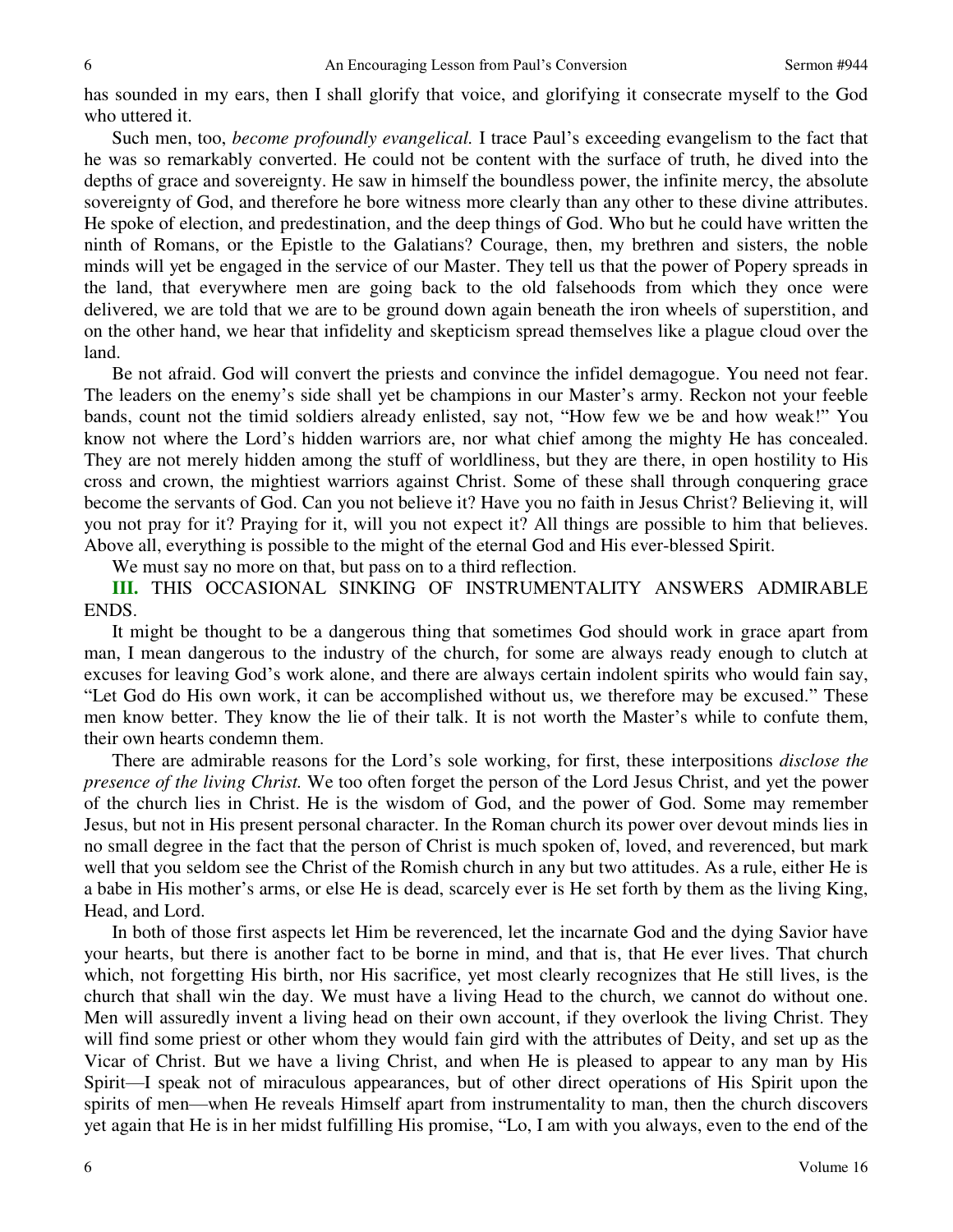world." Still the Lord Jesus walks among the golden candlesticks, and exerts a living force in the hearts and consciences of men, and He would have us remember this.

Further, dear friends, these interpositions tend to *remind the church of the supernatural agency of the Holy Spirit.* The tendency nowadays is to expunge the supernatural, to bring everything down to the rule of reason, and the denial of faith, but for all that there is a Holy Spirit. Rest assured that that doctrine of the creed, "I believe in the Holy Ghost," is a matter of reality. I am as certain that there is a Holy Ghost as that I live, for unto my spirit He has spoken, and I have come into contact with Him. I know that there are men's minds, for those minds have affected me, I know also that there is an Eternal Spirit, for He has affected my spirit, and I speak concerning Him what I do know, and testify what I have seen. In proportion as that truth is made clear to the church by her personal experience, by the Spirit's moving where He wishes, and working divine wonders, the church will be girt with power from on high.

This, too, tends to *unveil many of the divine attributes.* Men so remarkably converted are sure to display the sovereignty of God. "I will have mercy on whom I will have mercy, and I will have compassion on whom I will have compassion," is an utterance which rolls like thunder over the head of Paul when he sinks amidst the blaze of the light from heaven. God is saving whom He wills, for He stops the persecutor in the maddest fury of his rage. There, too, was seen God's power. There might have been heard as a thunderclap from heaven, "Power belongs unto God," when down fell Saul, wounded beneath the arrows of the Prince of Peace. There, too, was seen divine grace. Paul looked upon himself as the fairest pattern of God's long-suffering, obtaining mercy, though he had persecuted the church of God, the very chief of sinners, and yet made not a whit behind the chief of the apostles.

And so these remarkable conversions *aid very much the faith of the church.* When she is beginning to droop and to sink, when holy men fancy that at least for awhile the cause must wither, and even the bravest spirits wait rather than press forward, then it is that these remarkable conversions come in and inspirit the whole band, and they take courage and march to the victory with willing footsteps.

And this also *startles and impresses the world.* What knows the world of the conversion of those who have sat in these pews ever since they were children? What cares the world about the faith of those who, happily for themselves, were led to Jesus from their youth? But let some gross blasphemer weep the tear of penitence, let some bold persecutor preach the faith which once he sought to destroy, and the whole city hears of it, the land is astonished, and in proportion God is glorified, and the power of His grace is manifested.

Thus, you see, there are good reasons for the Lord thus working. He may do as He wills, He will have us see that He needs us not. He may if He pleases use us, it is His rule to do so, and we are to work knowing that to be the rule, but we must adore, and admire, and bless Him, that sometimes putting us aside He puts His own bare arm to the work. Thus His glorious right arm is exalted, for the right hand of the Lord does valiantly.

**IV.** We shall now come to our fourth point, and draw towards a close. ALL THIS BY NO MEANS LOWERS THE VALUE OF INSTRUMENTALITY. It is not so intended, and only un-wisdom would so interpret it.

For, first, *such cases are rare,* very much rarer than conversions by the agency of the church. One Saul is struck to the earth, only one, but Peter preaches at Pentecost, and three thousand are pricked in their hearts. See the difference in numbers! The preaching of the Gospel is God's way of converting, His usual and general way, since "all His paths drop fatness," it is especially so with this path of the ministration of the truth by an earnest heart to other hearts. One Paul, I say, one Paul on the road to Damascus, but three thousand saved by the preaching of the Word by Peter.

I read of one Colonel Gardner who, on the very night he was about to commit a great sin saw, or fancied he saw, the appearance of our Lord, and heard the words, "I have done all this for you, what have you done for me?" There is one such case—only one—I believe most certainly a true case, but there were fifty thousand perhaps in Scotland and in England at that time who were brought to a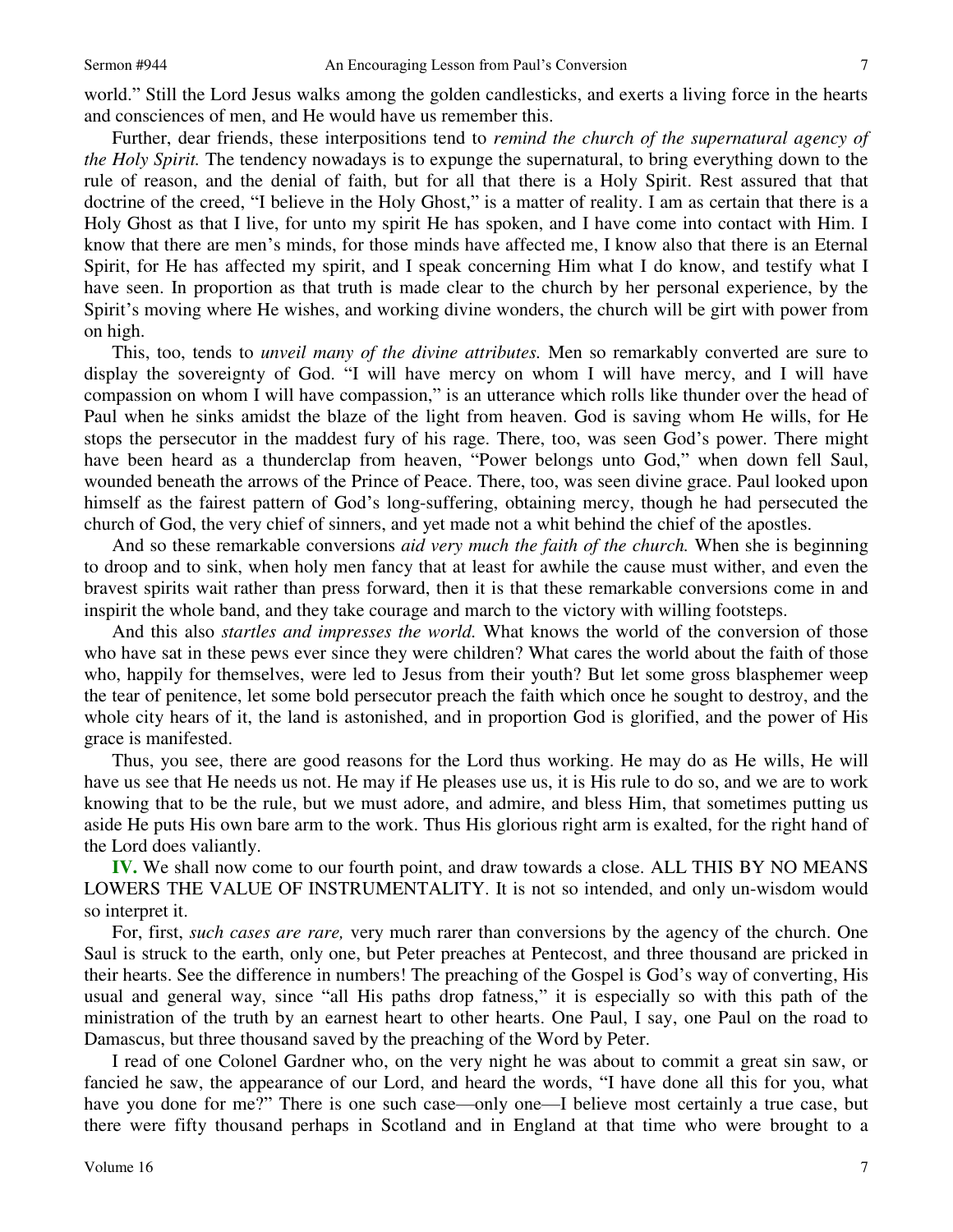knowledge of the truth by the ordinary methods of mercy. So the exhibition of special interposing grace now and then does not interfere with the regular work of the church, or lower our esteem of it.

Riding along I see in the hedgerow a tree with rich fruit upon it, I am surprised, I do not know how it came there, it is a very unusual thing to see our garden fruit trees in public hedgerows, but when I have seen it I do not think any the less of my neighbor who over yonder is planting fruit trees in his orchard. That is the ordinary way to get fruit. If now and then a fruit tree springs up upon the heath, if we are hungry we are glad to pluck the fruit—we do not know how it got there, and it is of no consequence that we should know, there is the fruit, and we are glad of it, but still we do not give up our orchard. Because sometimes a man finds a shilling, does he give up work? Extraordinary events in nature are always treated as such, and are not made the rule of everyday action, even thus wise men treat unusual displays of divine power. To forego regular agency that we may wait for wonders, were as idle as to leave the regular pursuits of commerce to live upon the waifs washed up by the sea.

Remember, next, that *these very cases involve human agency somewhere.* Saul is on his way to Damascus, and lo, he is struck down by the light, and by a voice from heaven is converted, but after the three days of blindness and fasting, how does he get comfort? Does that come by another voice from heaven? It might have done, but the Lord takes care that the very instrumentality which is put aside in one place shall be honored in another, and so Ananias must be sent forth to bless the penitent. Ananias was a plain disciple—we do not know that he was either a preacher or an evangelist, but a disciple of good repute, living at Damascus, and he must come and say, "Brother Saul, the Lord, even Jesus that appeared unto you in the way, has sent me." So you shall always find in conversion that there is instrumentality somewhere or other.

My dear brother, if God is pleased to convert a soul without using you, He may honor you by employing you to comfort him after conversion. Conviction may be worked by the Holy Spirit without means, but in the full decision, in the laying hold on Christ, He may give you occupation, somewhere or other God will use you, only be you a vessel fit for the Master's use, and you will not be long out of service.

Further, so far from dishonoring instrumentality, the conversion of Saul and others of the kind is *a provision of a most remarkable instrumentality.* "I have called him"—not to be a singular article for exhibition—but "to be a chosen vessel unto me to bear my name among the Gentiles." Remarkable converts become themselves the most indefatigable servants of God. Paul put all the wheels of the church in more rapid motion than they ever knew before, and became himself one of the greatest wheels. Everywhere goes he preaching the Gospel, so that instrumentality is not silenced, but God helps it to a higher position than before. Was it not through Paul that many were called into the fellowship and afterwards into the work of Jesus Christ? Should we ever have heard of such as Timothy and Titus and others if Paul had not been their spiritual parent? So that here we have not only a master worker begotten by this non-instrumental work, but he also begets other workers, and so the work of God to distant generations receives an impetus from the conversion of one single man. No, God does not dishonor instrumentality. If He puts it by for a while to glorify Himself, He brings it forward again in due season and makes it brighter and more fit for His purpose.

Let us adore, dear friends, in conclusion, the power of the all-working God, let us reverence and worship Him. In our gatherings as Christians, let us worship Him with whom power still dwells. Let us not look to the earnestness of that man, or to the wealth of this, to the judgment of a third, to the eloquence of a fourth, but let us look to Him who has all power in heaven and in earth. "Whom having not seen we love," "in whom, though now we see him not, yet believing, we rejoice with joy unspeakable and full of glory."

Let us believe that the Father works hitherto and Christ works, let us think of Him who "works all things according to the counsel of his own will." Let us never be dispirited, but believe that the everlasting purpose of God will be accomplished, that the success of His church will never be in jeopardy, that the onward march of the armies of God can be in no peril. All flesh shall see the salvation